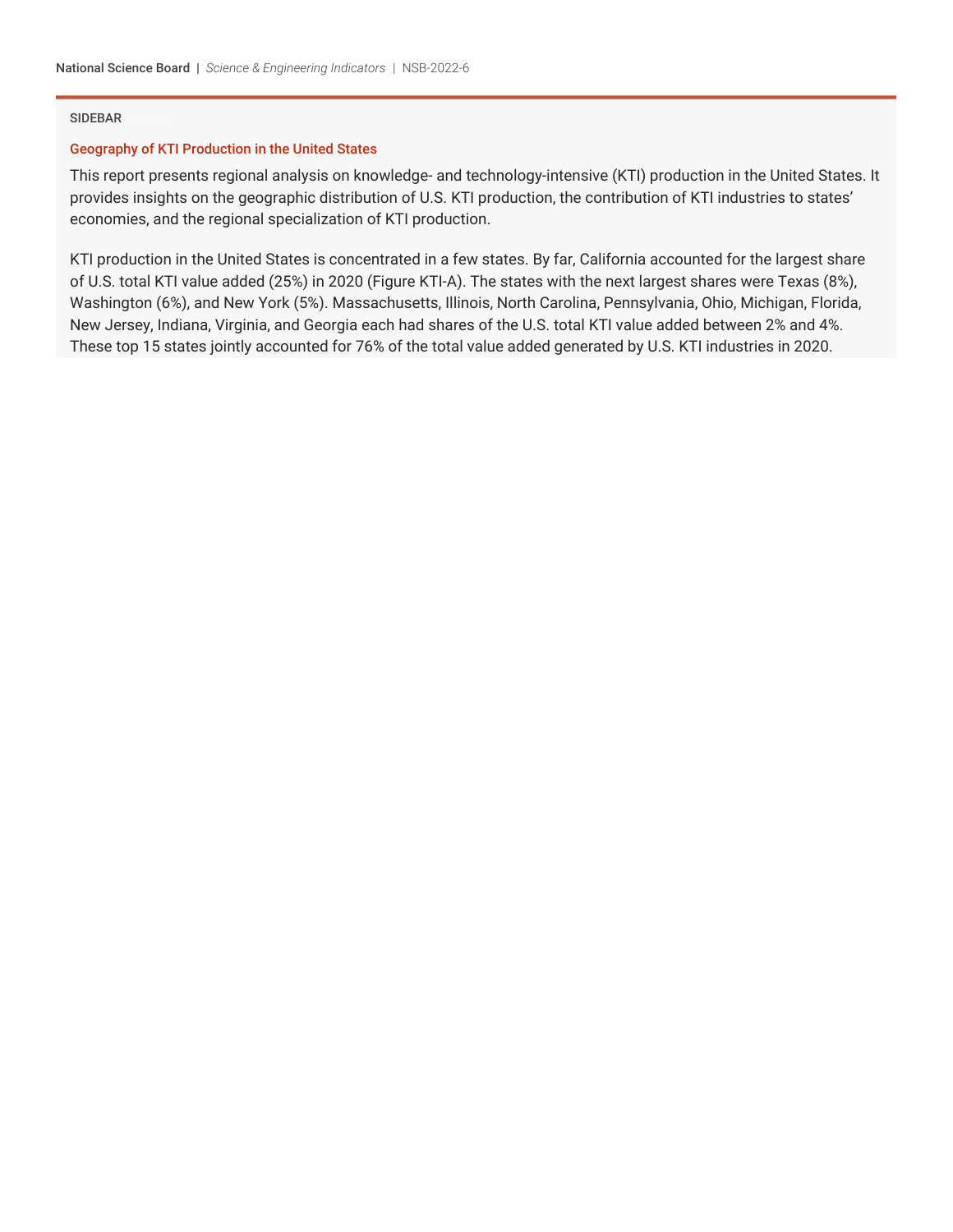Figure KTI-A

### **State share of U.S. total KTI value added and per capita state total KTI value added: 2019–20**

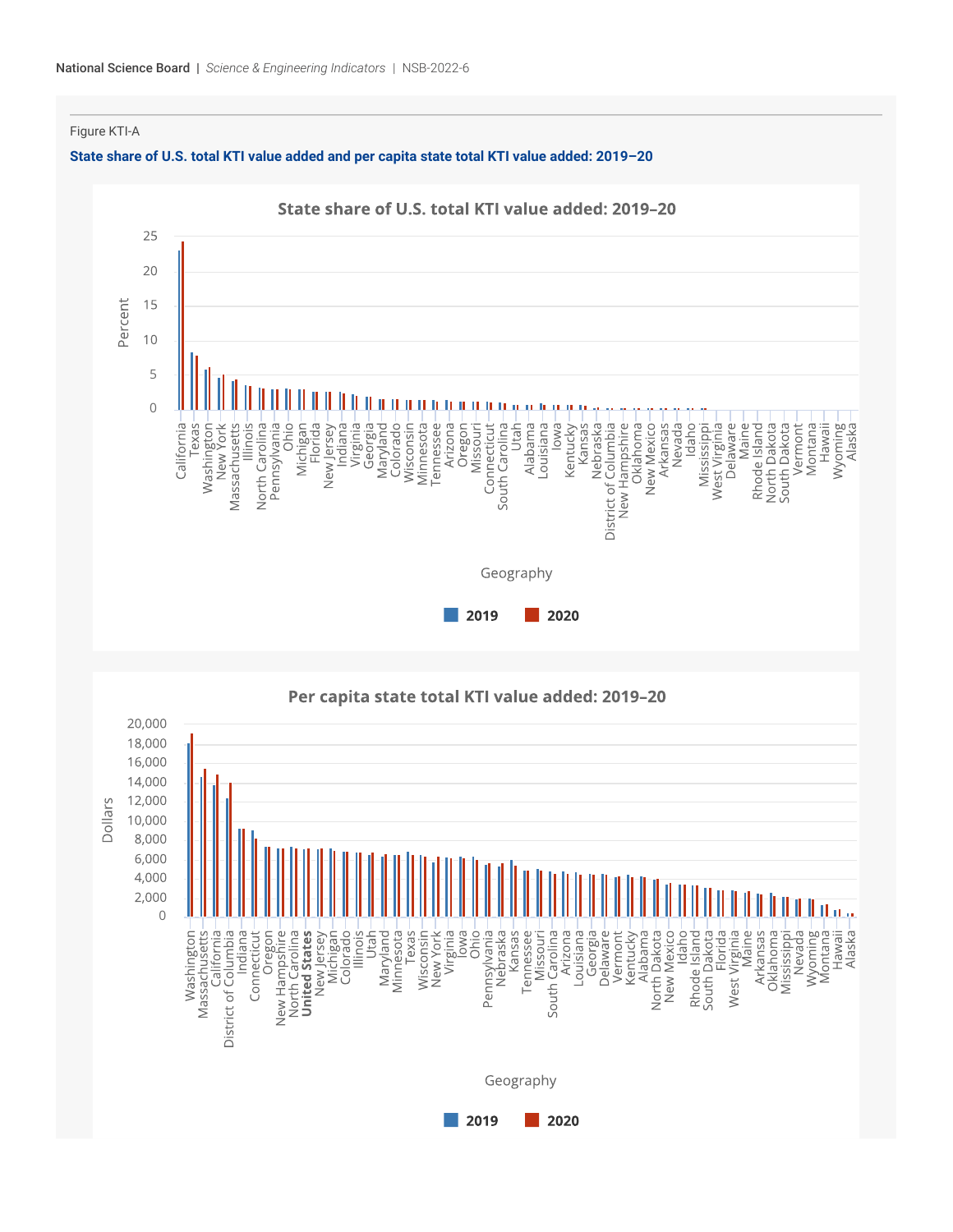KTI = knowledge and technology intensive; nec = not elsewhere classified.

## **Note(s):**

*Value added* is a net measure of output; it is the difference between the value of goods and services produced by an industry (gross output) and the total cost of intermediate inputs that were used in production including energy, materials, and services purchased from other businesses. *Industry value added* is a measure of an industry's contribution to overall gross domestic product. KTI industries include high R&D intensive and medium-high R&D intensive industries based on a classification by the Organisation for Economic Co-operation and Development. High R&D intensive industries include air and spacecraft and related machinery; pharmaceuticals; computer, electronic, and optical products; scientific research and development; and software publishing. Medium-high R&D intensive industries include motor vehicles, trailers, and semi-trailers; medical and dental instruments; machinery and equipment nec; chemicals and chemical products; electrical equipment: railroad, military vehicles, and transport nec; and information technology and other information services. The underlying industry data are based on the International Standard Industrial Classification, Revision 4.

## **Source(s):**

U.S. Bureau of Economic Analysis, Annual Gross Domestic Product (GDP) by State, special tabulations, October 2021.

*Science and Engineering Indicators*

These rankings change moderately when looking at KTI value added per capita. Washington, Massachusetts, and California were the top 3 states in per capita terms, each with nearly \$15,000 or more per capita total KTI value added in 2020 (Figure KTI-A). The District of Columbia followed with a per capita value of more than \$14,000. To put this into context, the average per capita KTI value added for the United States was \$7,245 in 2020. Other states with per capita values higher than the national average were Indiana, Connecticut, Oregon, New Hampshire, and North Carolina.

KTI production as a share of the states' economies varies widely across states. On average, U.S. KTI production accounted for about 11% of gross domestic product (GDP) in 2020. The KTI share of state GDP varied from over 24% in Washington to less than 1% in Alaska (Figure KTI-B). California, Massachusetts, Indiana, Michigan, North Carolina, and Oregon also had KTI industries that make up larger than average shares of the state's economy (13%–19%).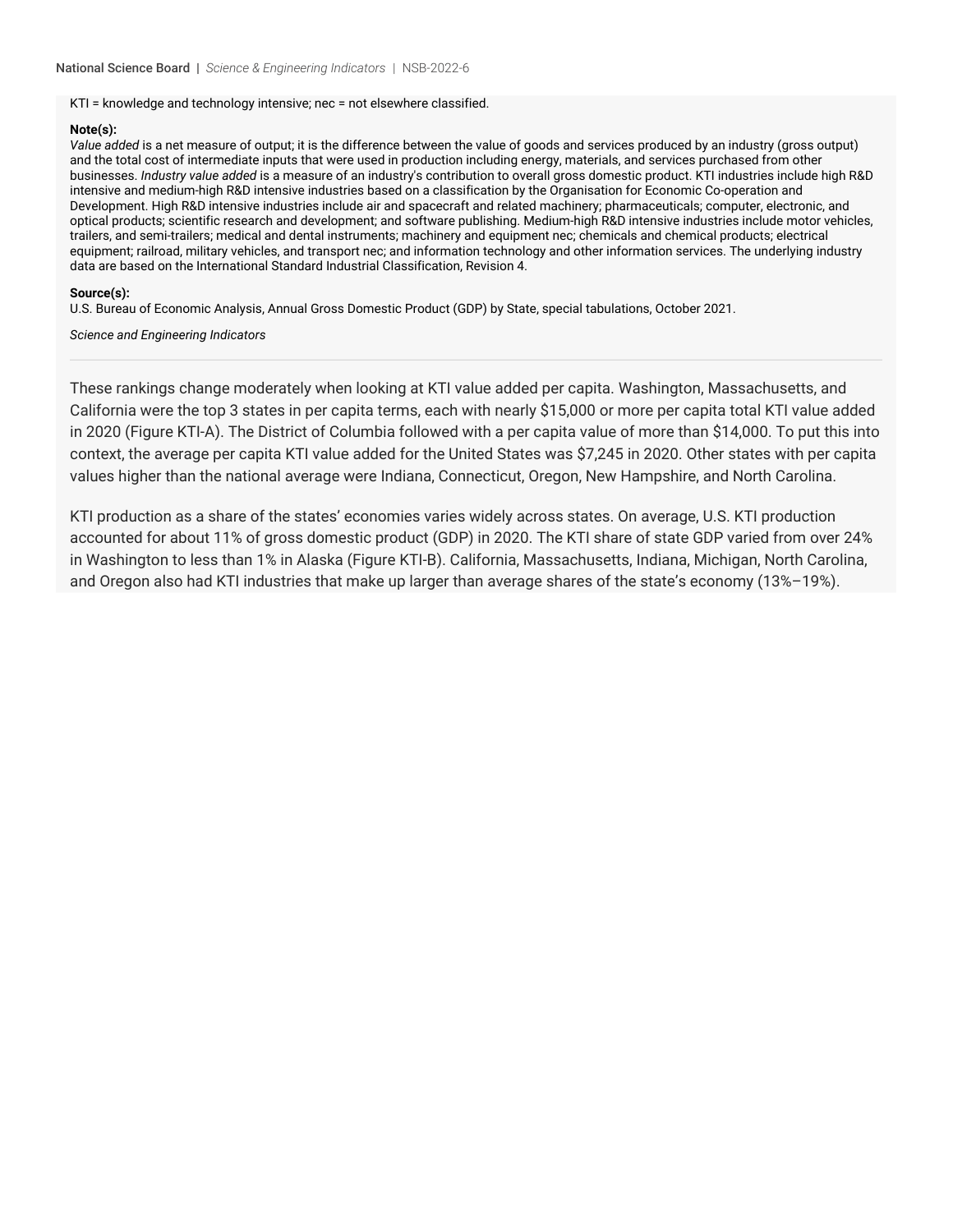Figure KTI-B





GDP = gross domestic product; KTI = knowledge and technology intensive; nec = not elsewhere classified.

# **Note(s):**

*Value added* is a net measure of output; it is the difference between the value of goods and services produced by an industry (gross output) and the total cost of intermediate inputs that were used in production including energy, materials, and services purchased from other businesses. *Industry value added* is a measure of an industry's contribution to overall GDP. KTI industries include high R&D intensive and medium-high R&D intensive industries based on a classification by the Organisation for Economic Co-operation and Development. High R&D intensive industries include air and spacecraft and related machinery; pharmaceuticals; computer, electronic, and optical products; scientific research and development; and software publishing. Medium-high R&D intensive industries include motor vehicles, trailers, and semi-trailers; medical and dental instruments; machinery and equipment not elsewhere classified nec; chemicals and chemical products; electrical equipment; railroad, military vehicles, and transport nec; and information technology and other information services. The underlying industry data are based on the International Standard Industrial Classification, Revision 4.

#### **Source(s):**

U.S. Bureau of Economic Analysis, Annual Gross Domestic Product (GDP) by State, special tabulations, October 2021.

*Science and Engineering Indicators*

Industry specialization of KTI production also varies by state. A way to quantify industry specialization is by computing location quotients (LQ),\* a statistic that compares an industry's share of a region's GDP with the corresponding industry's share of national GDP (Carroll, Reid, and Smith 2008; Chiang 2009; Crawley, Beynon, and Munday 2013). The LQ analysis shows that KTI manufacturing is concentrated in the Midwest, along the coasts, and a few states in the South (Figure KTI-C). KTI services are primarily concentrated along the coasts and a few Southwestern states (Utah, Colorado, and New Mexico).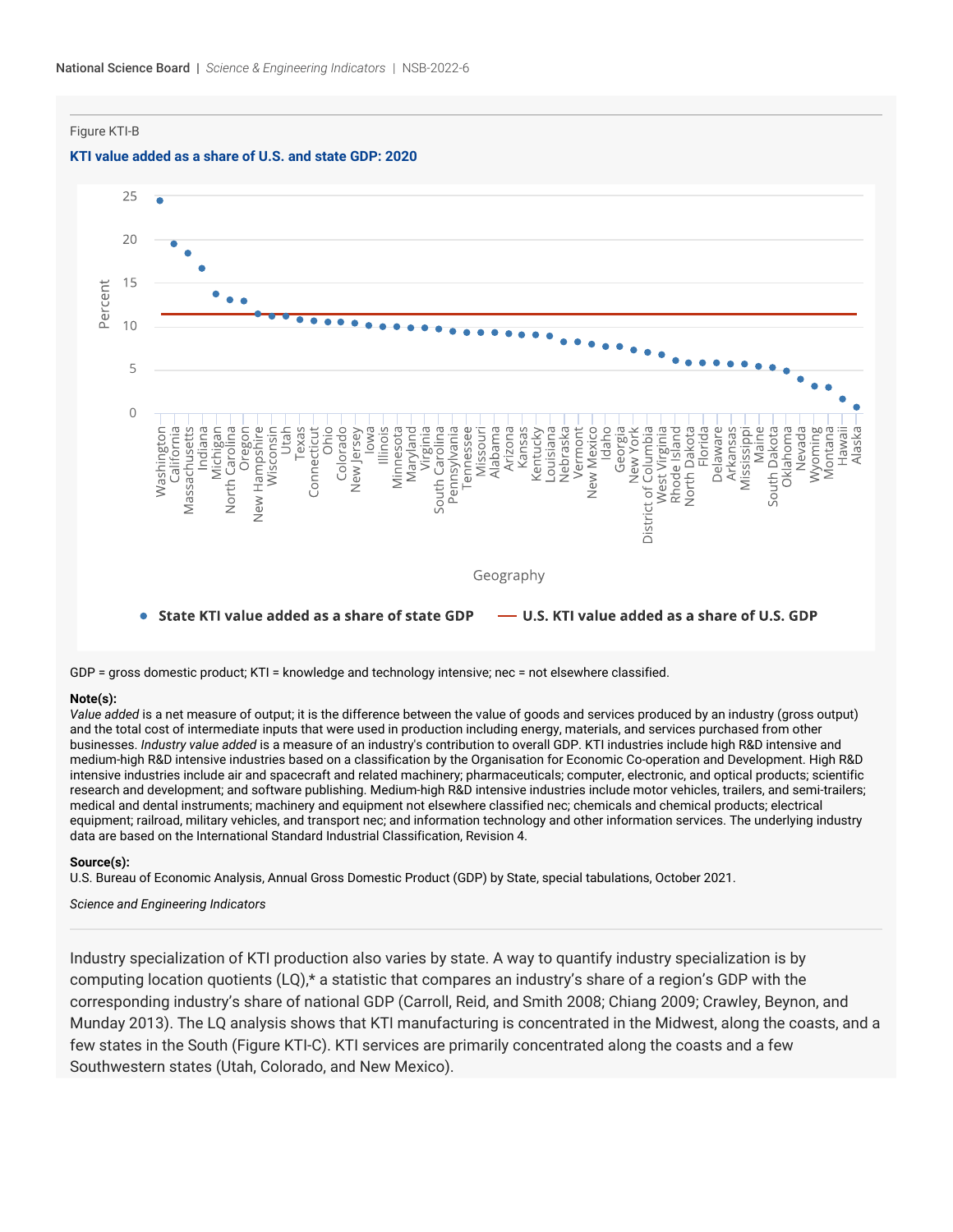# Figure KTI-C

# **Specialization in KTI industry production, by state: 2020**



KTI services, 2020  $1.00 - 2.00$  LQ<br>2.01 - 3.00 LQ , a  $3.01 - 4.00$  LQ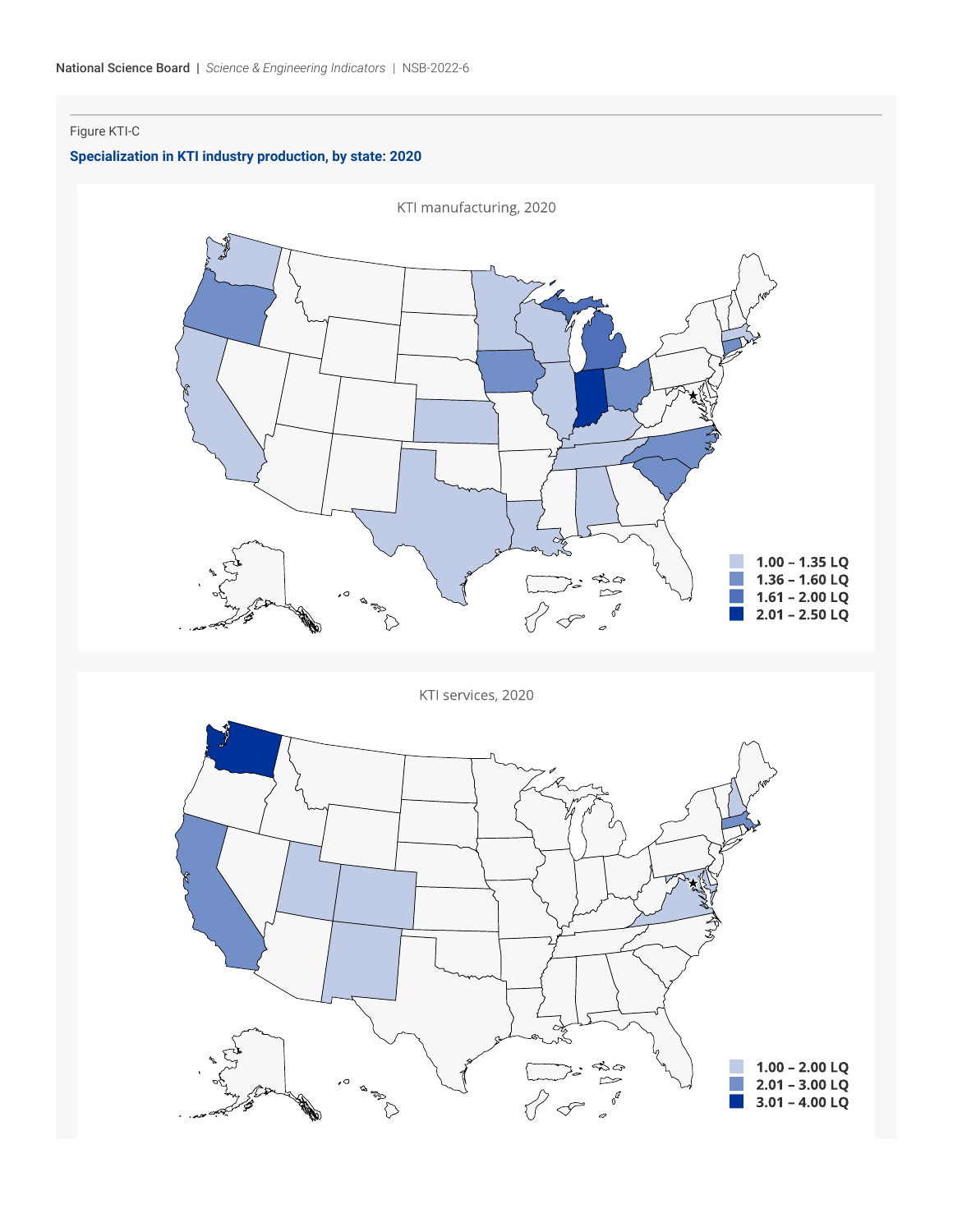KTI = knowledge and technology intensive; nec = not elsewhere classified.

## **Note(s):**

*Location quotient* (LQ) is the ratio of a KTI industry's share of a state's gross domestic product (GDP) to the corresponding industry's share of national GDP. Only states with LQ > 1.00 are shown. KTI industries include high R&D intensive and medium-high R&D intensive industries based on a classification by the Organisation for Economic Co-operation and Development. KTI manufacturing industries are chemicals and chemical products; pharmaceuticals; computer, electronic, and optical products; electrical equipment; machinery and equipment nec; motor vehicles, trailers, and semi-trailers; air and spacecraft and related machinery; railroad, military vehicles, and transport nec; and medical and dental instruments. KTI services industries are information technology and other information services; software publishing, and scientific research and development. The underlying industry data are based on the International Standard Industrial Classification, Revision 4. Calculations are performed on unrounded numbers.

# **Source(s):**

U.S. Bureau of Economic Analysis, Annual Gross Domestic Product (GDP) by State, special tabulations, October 2021.

*Science and Engineering Indicators*

The LQ analysis for two detailed KTI industries shows that states on the coasts are relatively more specialized in production of information technology (IT) and other information services, whereas states in the Midwest are more specialized in the production of motor vehicles (Figure KTI-D). In particular, California and Virginia are the two states most specialized in IT and other information services as their value-added-to-GDP ratio was more than twice the national average in 2020. Michigan, Indiana, and Kentucky are the most specialized in motor vehicles manufacturing with valued-added-to-GDP ratios more than five times the national average. Other states with high specialization in motor vehicles manufacturing are Tennessee, Alabama, South Carolina, Mississippi, and Ohio.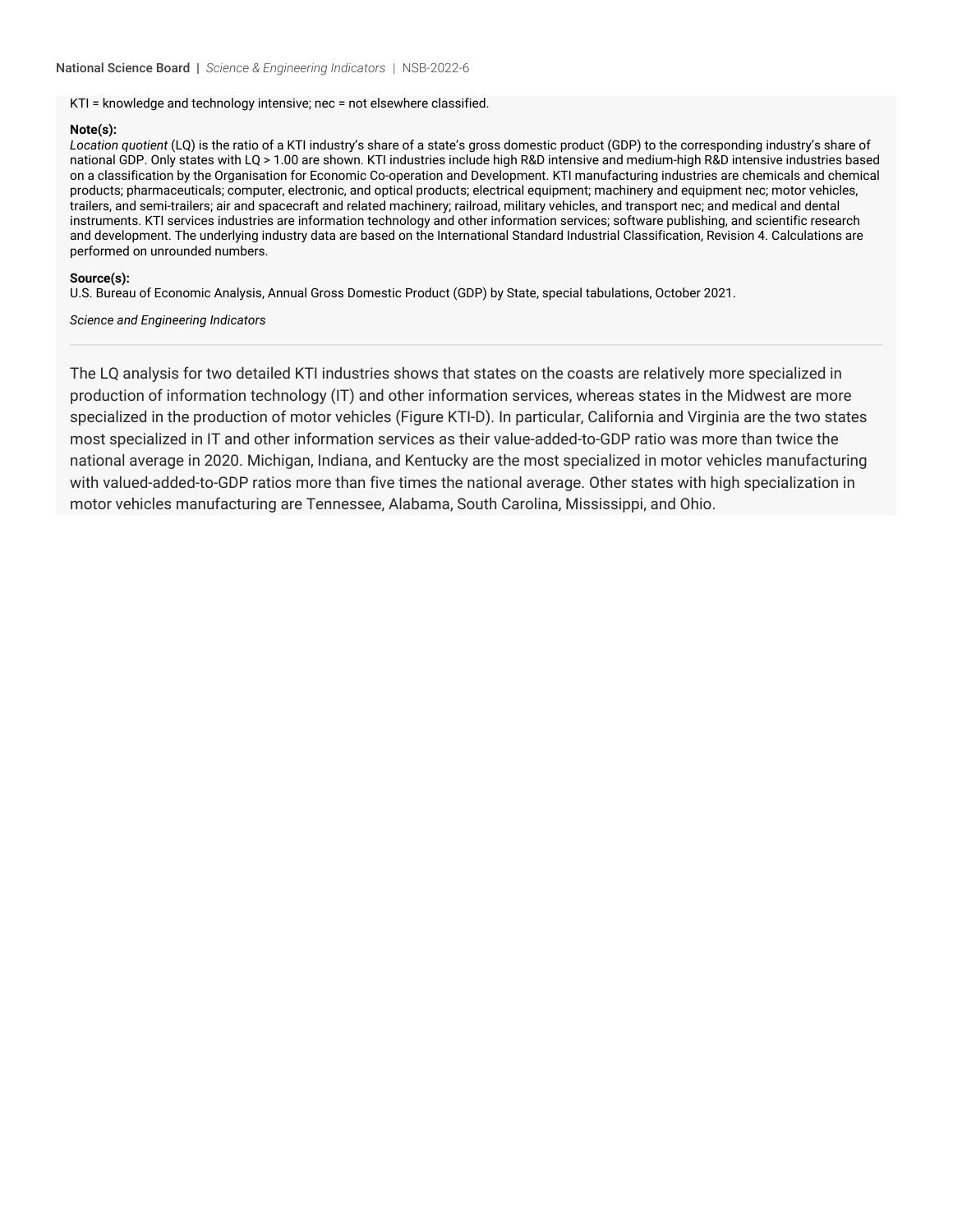# Figure KTI-D

# **Specialization in production for two selected industries, by state: 2020**



IT and other information services